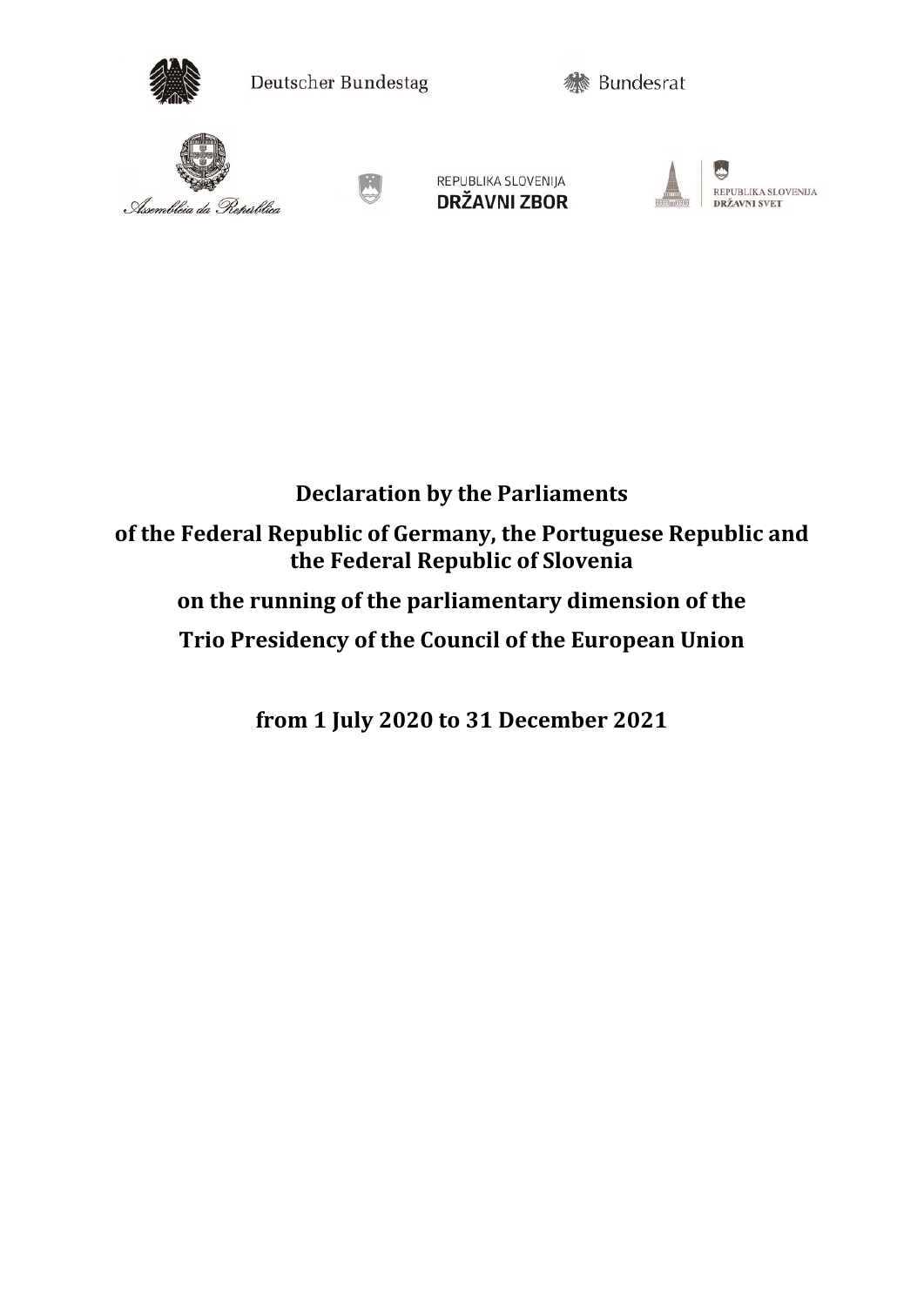## **Working towards a stronger post-crisis Europe**

At the beginning of this new decade, the European Union is facing immense internal and external challenges, which require more coordinated common action. These include the global health risks, overcoming the financial impact of the consequences of the COVID-19 pandemic and ensuring economic recovery, but especially climate change and migration, along with instability and violent conflicts in the European Union's neighbourhood.

In recent weeks, Europe has been shaken to the core by the COVID-19 pandemic. This pandemic has already cost several hundreds of thousands of lives across the world, including almost two hundred thousand within the European Union. We, as the parliaments of the Trio Presidency, remember those who have fallen victim to the pandemic and will resolutely assume our responsibility for tackling the impacts felt across Europe.

This pandemic clearly illustrates the fact that infectious diseases know no borders and that scientists and researchers cannot rapidly provide responses to combat new viruses. In the pressing search for an effective vaccine, the potentials of global cooperation must be exploited. Sustainably reinforcing European sovereignty in the development of vaccines, new therapeutics and treatment methods, diagnostic tests and medical systems, however, is of equal importance. The resilience of the European Union to future possible crises must be strengthened. In light thereof and taking into account the lessons learned in the crisis resulting from the COVID-19 pandemic, the development of joint crisis plans to effectively deal with possible future pandemics or large scale cyber-attacks needs to be identified as one of the priorities.

This pandemic demonstrates once again that global systemic threats require a coordinated reaction by all political leaders at national level, and especially at European level. In the first few weeks after the outbreak of COVID-19 in Europe, the varying dynamics of the infection in the different member states called for swift reactions. Critically ill patients in some cases received intensive-care treatment in other countries and, after some initial difficulties, countries shared supplies of medicines or protective clothing. Purely national strategies to tackle the crisis were of limited effectiveness. People looked to Europe in the expectation of greater solidarity and cross-border solutions. The European Union reacted with immediate measures to safeguard supplies of medical equipment and support businesses and jobs.

The European Communities were founded 70 years ago to overcome conflicts – some of them centuries old – between neighbouring states. The power of this European idea remains unbroken, the European Union is viewed as a project of peace and community – despite all attempts at disinformation. Today, however, we face different challenges, which are no less dangerous or diverse. Yet polls show that the majority of EU citizens look to Europe with optimism and with expectations of its political leaders.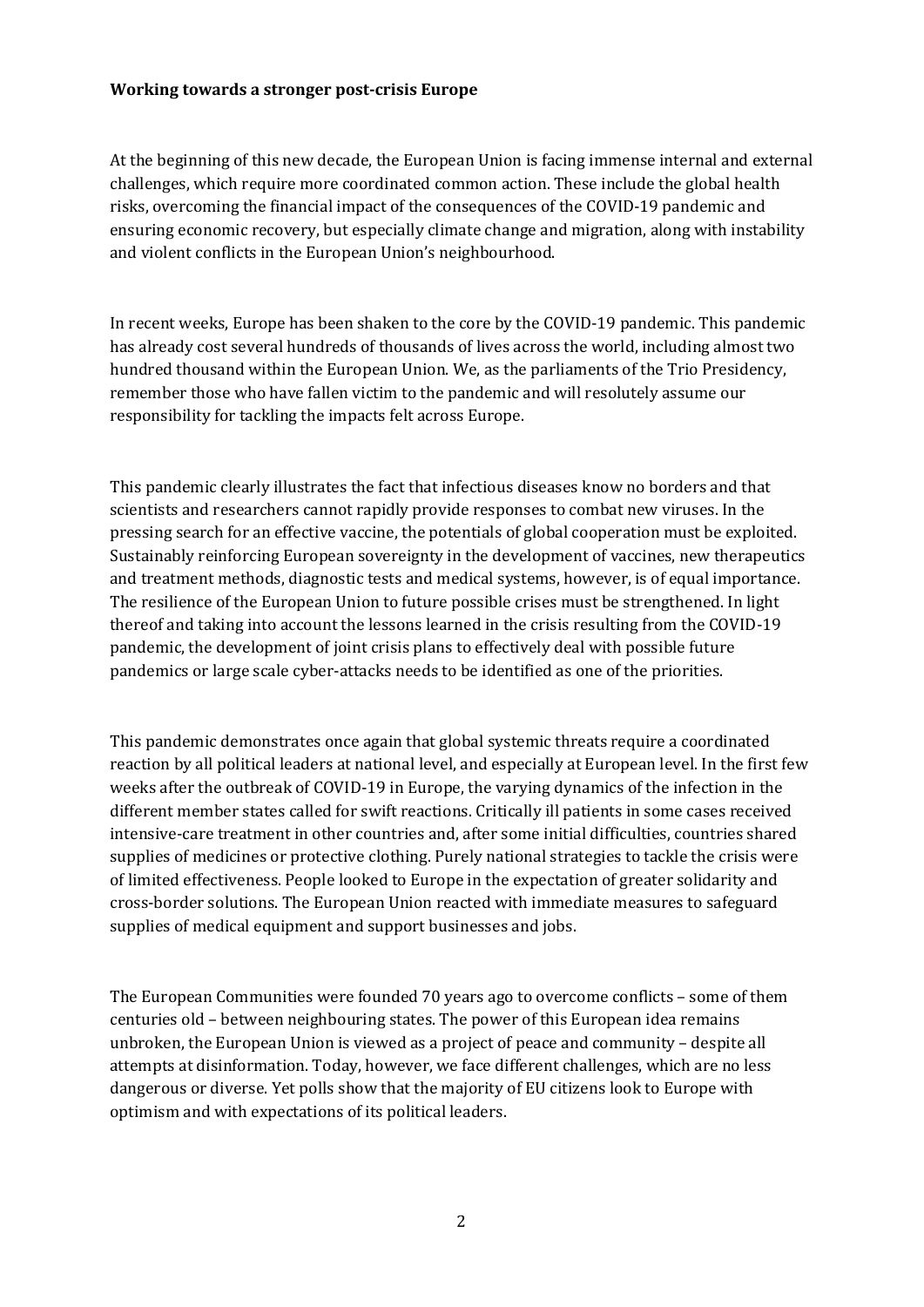Alongside effective protective measures to tackle the health crisis, it is vital that restrictions on the Single Market be lifted as soon as possible and all citizens allowed to fully enjoy their fundamental liberties and rights once again. Citizens must regain their freedom to work, study and travel anywhere in Europe straight away once the necessary conditions are in place. As parliamentarians, this is something which is particularly close to our hearts. The four fundamental freedoms form the bedrock of European integration. The Union is, and remains, primarily a community of freedom, solidarity and law. Ensuring that it is able to represent the interests of its citizens in a more unified and stronger way once the pandemic is over and the societal, social and economic repercussions tackled is a political task which falls to both the member states and the EU institutions.

As the beating hearts of our democracy, our parliaments, both national and European, have a special responsibility to collectively safeguard and strengthen democracy, fundamental and human rights, and the rule of law. This not only applies during our efforts to overcome the pandemic and ensure a full return to our European liberties; it also applies in general, to ensure that appropriate weight is given across the whole of the EU to the unconditional application of the Union's values, which includes the rule of law, as stated in Article 2 of the Treaty on European Union. We will therefore work to move forward the discussion on a new strategy for the implementation of the Charter of Fundamental Rights and on a common rule-of-law mechanism, to apply in equal measure to all.

The status quo is no longer a viable option. We need to be forward-looking in shaping the future of the Union. Indeed the disruptive nature of the current crisis offers an opportunity for greater innovation and dynamism. It is not yet possible to predict the gravity of the economic and social impacts of the crisis. Yet it is certain to be the greatest economic shock in the history of the European Union. We must therefore now get the economy in our member states back on track as quickly as possible, without repeating the old mistakes and excesses of globalisation. The next Multiannual Financial Framework, and the new EU recovery instrument in particular, is intended to provide solidarity and support for our economies in making the investments needed for the key tasks for the future and create fresh impetus in a wide range of areas.

After the crisis, the European Union must be better able to act on issues of key importance for the future. Economic stimulus plans to structurally improve our economy in Europe and return it to a growth trajectory should, as foreseen in the European Green Deal, take account of our responsibility for tackling climate change and preserving biodiversity. Only in this way can the European Union's ecological, social and economic resilience and cohesiveness be strengthened. In addition, more investment in education and research is needed in order for us to play a leading role in essential fields like medical research, or in propulsion technologies. Above all, though, the Union must reinforce its technological sovereignty. It is time to foster digital transformation, artificial intelligence and climate-neutral industrial technologies through massive investments, whilst maintaining citizens' trust in these key fields for the future by ensuring a sound legal framework.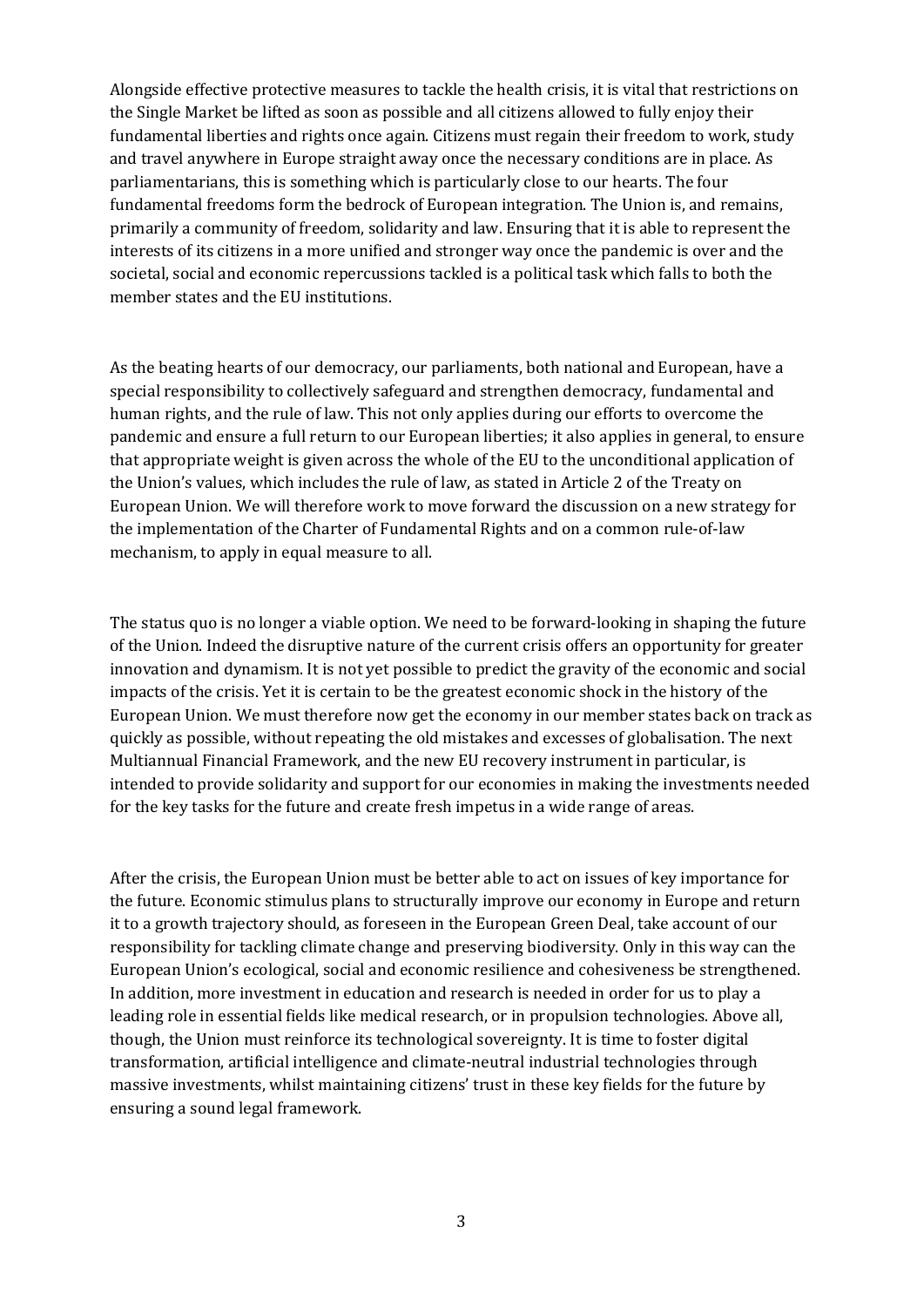Boosting Europe's competitiveness and sustainability in this way will reduce, rather than increase, disparities in Europe. In order to overcome the current social challenges and disparities, the European Union needs to take advantage of the well-tested policies, such as cohesion policy, and develop new effective initiatives. Cohesion policy must continue to play its role in reducing disparities between Member States, promoting investment and ensuring coherent development. With the creation of the SURE instrument, the European Union has acted rapidly in the field of employment. Other instruments to implement the European Pillar of Social Rights are also under discussion. We should be aware that long-term public support for the EU will largely depend on greater progress towards a Social Europe.

The proposed Conference on the Future of Europe was conceived as a platform for structured debate on further European integration. It will provide an opportunity to rethink how to make the European Union stronger, more efficient and more resilient to the challenges of the modern world on the basis of the existing instruments. The Parliaments of the Trio Presidency firmly believe that the Conference should deliver concrete results for the benefits of EU citizens and contribute to the development of EU policies so that the EU can better tackle current and future challenges in a more democratic, efficient and sustainable way. The Conference should apply the "policy first approach" and provide inspiration for further development of our policies and instruments while its scope being kept open for all possible outcomes including legislative proposals and, if deemed appropriate, treaty discussions or otherwise. The Conference should be convened as soon as circumstances allow. Citizens must be involved in the close dialogue and the direct participation of national parliaments in the Conference guaranteed.

Alongside the institutional debate, a broad discussion on priority-setting in Europe is needed. The pandemic illustrates that the European Union needs greater strategic autonomy in certain areas. The interruption of supply chains and reliance on suppliers outside the Union to obtain medical products, for example, demonstrates the risks of international interconnectivity. In future, European industry should return to manufacturing more strategically important products itself, or make progress in building alternative supply chains. Yet the Union must also remain committed to free international trade and safeguarding rules-based multilateralism. In an evolving multipolar world we should create the framework for a balanced partnership with other major economic powers;

In today's multipolar world, the European Union is expected to speak with one voice and to exert a greater influence on international relations in the future. Thus its ability to take a united and resolute stance in external relations and effectively foster Europe's values across the world must be further strengthened. In particular, the EU will need to do more for security and stability in the conflict-prone regions within Europe and in the world around us, where Europe is a beacon of hope and aspiration for many.

We will focus on and aim at sustained peace and security on the African continent. We will actively work towards sustainable and inclusive growth, investment, job creation and human development and will address climate change, migration and mobility issues.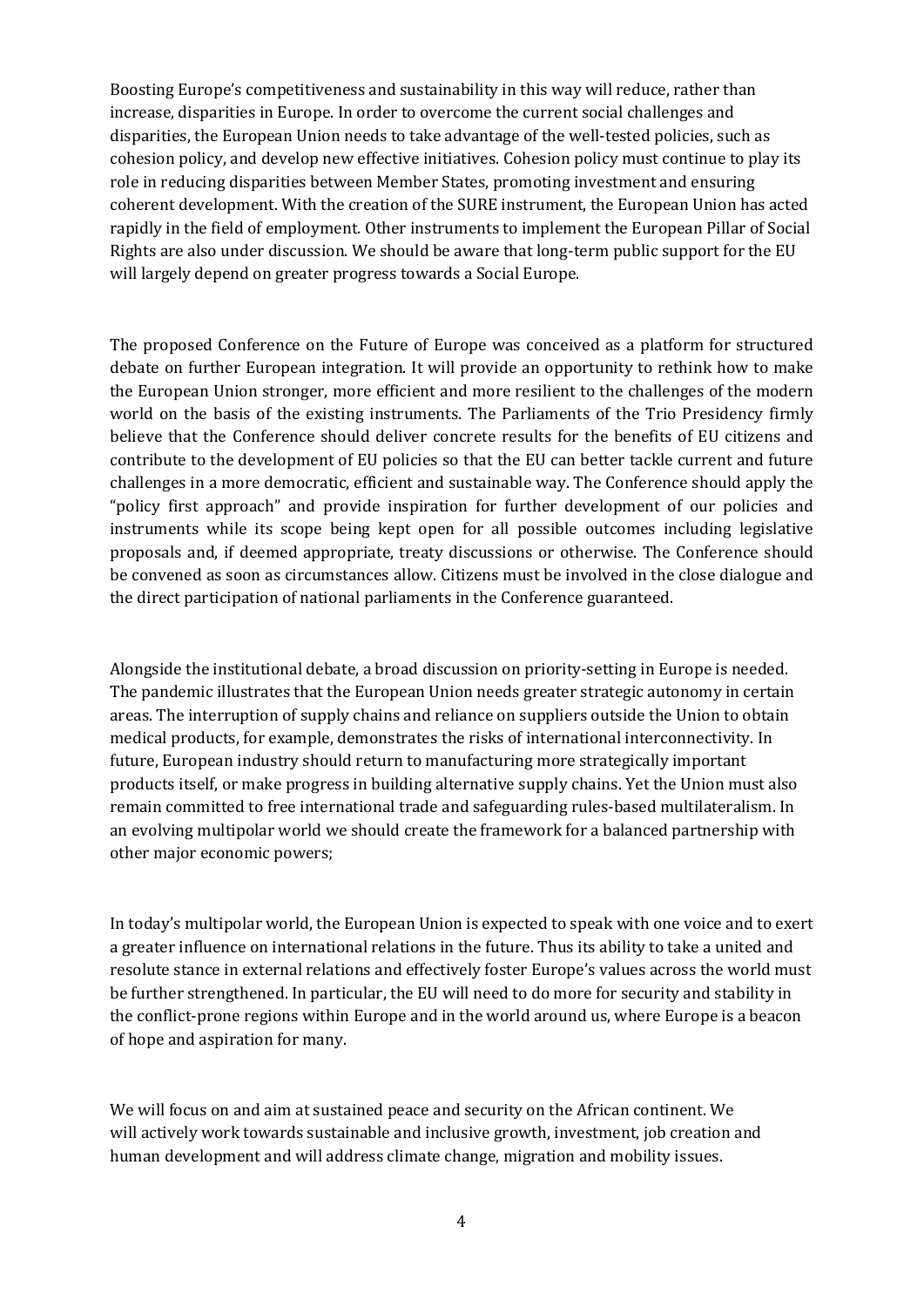The European perspective remains a powerful driver in transforming the economies and societies of the Western Balkans. The Union must therefore proceed with the enlargement to the countries of the Western Balkans and, while ensuring consistency with the reform processes, maintain its commitment to the EU membership perspective for the countries in the region.

The challenges associated with worldwide migration, which have not been erased by the pandemic, call more than ever for a comprehensive, lasting and sustainable solution. A reform of European asylum law is urgently needed, not only for humanitarian reasons. We, as the parliaments of the Trio Presidency, support the Commission's efforts to achieve a breakthrough with a New Pact on Asylum and Migration. At the same time, work must continue to ensure that the EU external borders are protected and the full functioning of the Schengen area restored. We jointly propose in this context a High-Level Conference on Migration and Asylum in Europe, which could be held under the auspices of the European Commission and the European Parliament at regular intervals. The aim is to initiate a parliamentary process of discussion and promote a broad dialogue on all aspects of migration.

In view of the wide range of challenges we face, the Trio Presidency and its parliamentary dimension have a particular role to play. The pandemic has not only changed the political environment, but has also made it more difficult to organise events. Interparliamentary exchange has been severely restricted in recent months. Yet direct contact between parliaments facilitates the understanding of different perspectives and allows us to make progress in this spirit on joint goals and projects.

We will therefore strive to ensure progress on interparliamentary cooperation despite the current restrictions on contact and travel.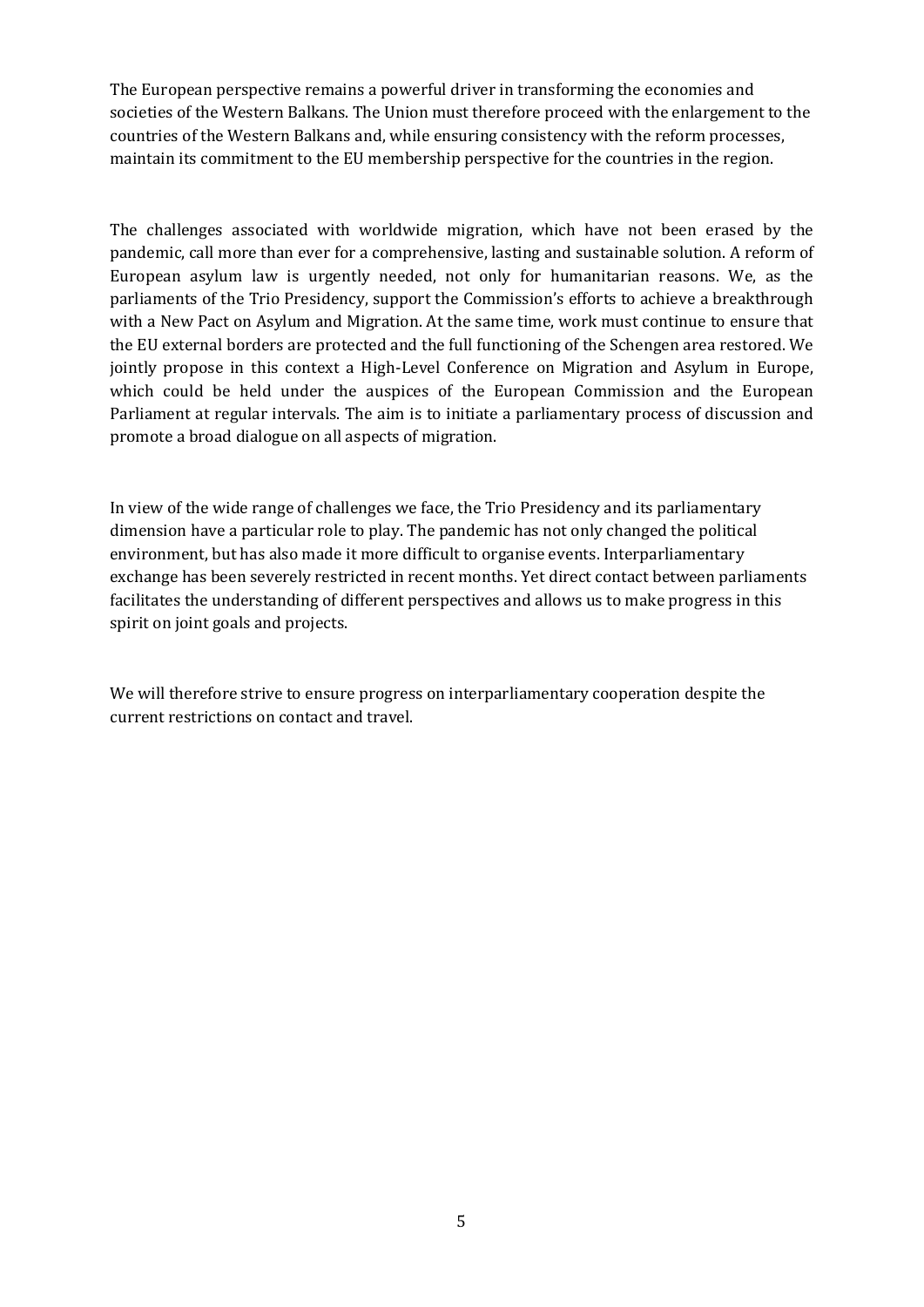Against this background, we plan, within the next 18 months, to

- boost interparliamentary activities once again and play an active role in shaping EU policy to tackle the crisis, with reference to:
	- Article 12 of the Treaty on European Union, and the role of the national parliaments enshrined herein;
	- the established interparliamentary cooperation between the national parliaments and the European Parliament in line with the Protocol on the role of national parliaments in the European Union;
	- the role of the national parliaments enshrined in the Treaties in assessing EU policies in the field of Justice and Home Affairs, e.g. Europol, Eurojust and the European Border and Coast Guard Agency;
- make a substantial contribution to central topics in European policy, in line with the European Commission's political guidelines, the European Council's Strategic Agenda, and the goals of the Trio Presidency;
- improve the use of digital technologies to strengthen interparliamentary exchange and update the draft on "enhanced interparliamentary cooperation through modern technology" produced by the working group to update the Guidelines for Interparliamentary Cooperation in the light of experience during the pandemic and practices which are becoming established, with the involvement of the national parliaments and the European Parliament, and aim for it to be deliberated on by the Speakers' Conference;
- take concrete practical measures to boost sustainability, including with regard to the running of our own parliaments and, in this spirit, take into account the principles of sustainability and climate-friendliness in decisions on the running of our parliaments and work to achieve an exchange of experience between the signatory parliaments in a suitable framework to improve their environmental footprints.

We, the undersigned, declare our resolve to engage in comprehensive dialogue, intensive cooperation and mutual support in connection with the parliamentary dimension of the Council Presidency, with the goal of successfully organising and running the relevant events in the period between 1 July 2020 and 31 December 2021. In this spirit, the signatories agree to consult each other regularly at a suitable level and seek to achieve joint positions in the framework of troika or trio formats.